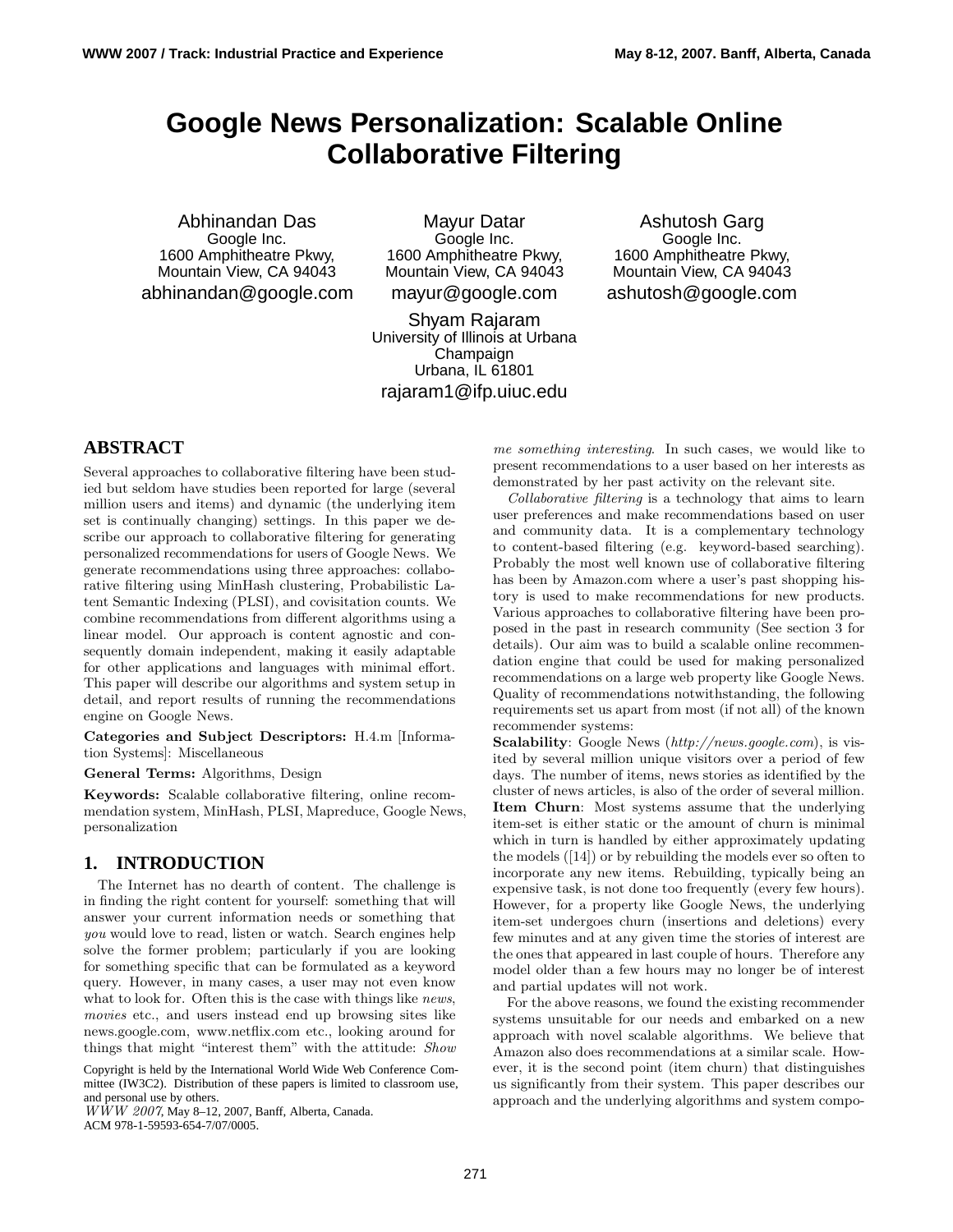nents involved. The rest of this paper is organized as follows: Section 2 describes the problem setting. Section 3 presents a brief summary of related work. Section 4 describes our algorithms; namely, user clustering using Minhash and PLSI, and item-item covisitation based recommendations. Section 5 describes how such a system can be implemented. Section 6 reports the results of comparative analysis with other collaborative filtering algorithms and quality evaluations on live traffic. We finish with some conclusions and open problems in Section 7.

## **2. PROBLEM SETTING**

Google News is a computer-generated news site that aggregates news articles from more than 4,500 news sources worldwide, groups similar stories together and displays them according to each reader's personalized interests. Numerous editions by country and language are available. The home page for Google News shows "Top stories" on the top left hand corner, followed by category sections such as *World, U.S. , Business,*, etc. Each section contains the top three headlines from that category. To the left of the "Top Stories" is a navigation bar that links each of these categories to a page full of stories from that category. This is the format of the home page for non signed-in users<sup>1</sup>. Furthermore, if you sign-in using your Google account and opt-in to the "Search History" feature that is provided by various Google product websites, you enjoy two additional features:

**(a)** Google will record your search queries and clicks on news stories and make them accessible to you online. This allows you to easily browse stories you have read in the past.

**(b)** Just below the "Top Stories" section you will see a section labeled "Recommended for *youremailaddress*" along with three stories that are recommended to you based on your past click history.

The goal of our project is to present recommendations to signed-in users based on their click history and the click history of the community. In our setting, a user's click on an article is treated as a positive vote for the article. This sets our problem further apart from settings like Netflix, MovieLens etc., where users are asked to rate movies on a 1-5 scale. The two differences are:

**1**. Treating clicks as a positive vote is more noisy than accepting explicit 1-5 star ratings or treating a purchase as a positive vote, as can be done in a setting like amazon.com. While different mechanisms can be adopted to track the authenticity of a user's vote, given that the focus of this paper is on collaborative filtering and not on how user votes are collected, for the purposes of this paper we will assume that clicks indeed represent user interest. <sup>2</sup>

**2**. While clicks can be used to capture positive user interest, they don't say anything about a user's negative interest. This is in contrast to Netflix, eachmovie etc. where users give a rating on a scale of 1-5.

#### **2.1 Scale of our operations**

The Google News website is one of the most popular news websites in the world receiving millions of page views and clicks from millions of users. There is a large variance in the click history size of the users, with numbers being anywhere from zero to hundreds, even thousands, for certain users. The number of news stories<sup>3</sup> that we observe over a period of one month is of the order of several million. Moreover, as mentioned earlier, the set of news stories undergoes a constant churn with new stories added every minute and old ones getting dropped.

## **2.2 The problem statement**

With the preceding overview, the problem for our recommender system can be stated as follows: Presented with the click history for N users  $(\mathcal{U} = \{u_1, u_2, \dots, u_N\})$  over M items  $(S = \{s_1, s_2, \ldots, s_M\})$ , and given a specific user u with click history set  $C_u$  consisting of stories  $\{s_{i_1}, \ldots, s_{i_{|C_u|}}\},\$ recommend  $K$  stories to the user that she might be interested in reading. Every time a signed-in user accesses the home-page, we solve this problem and populate the "Recommended" stories section. Similarly, when the user clicks on the Recommended section link in the navigation bar to the left of the "Top Stories" on home-page, we present her with a page full of recommended stories, solving the above stated problem for a different value of K. Additionally we require that the system should be able to incorporate user feedback (clicks) instantly, thus providing instant gratification.

#### **2.3 Strict timing requirements**

The Google News website strives to maintain a strict response time requirement for any page views. In particular, home-page view and full-page view for any of the category sections are typically generated within a second. Taking into account the time spent in the News Frontend webserver for generating the news story clusters by accessing the various indexes that store the content, time spent in generating the HTML content that is returned in response to the HTTP request, it leaves a few hundred milliseconds for the recommendation engine to generate recommendations.

Having described the problem setting and the underlying challenges, we will give a brief summary of related work on recommender systems before describing our algorithms.

## **3. RELATED WORK**

Recommender systems can be broadly categorized into two types: **Content based** and **Collaborative filtering**. In content based systems the similarity of items, defined in terms of their content, to other items that have been rated highly by the user is used to recommend new items. However, in the case of domains such as news, a user's interest in an article cannot always be characterized by the terms/topics present in a document. In addition, our aim was to build a system that could be potentially applied to other domains (e.g. images, music, videos), where it is hard to analyse the underlying content, and hence we developed a content-agnostic system. For the particular application of

 $^{\rm 1}{\rm The}$  format for the web-site is subject to change.

<sup>2</sup>While in general a click on a news article by a user does not necessarily mean that she likes the article, we believe that this is less likely in the case of Google News where there are clean (non-spammy) snippets for each story that the user gets to see before clicking. Infact, our concern is that often the snippets are so good in quality that the user may not click on the news story even if she is interested in it; she gets to know all that she wants from the snippet

<sup>3</sup>As mentioned earlier, the website clusters news articles from different news sites (e.g. BBC, CNN, ABC news etc.) that are about the same story and presents an aggregated view to the users. For the purpose of our discussion, when we refer to a news story it means a cluster of news articles about the same story as identified by Google News.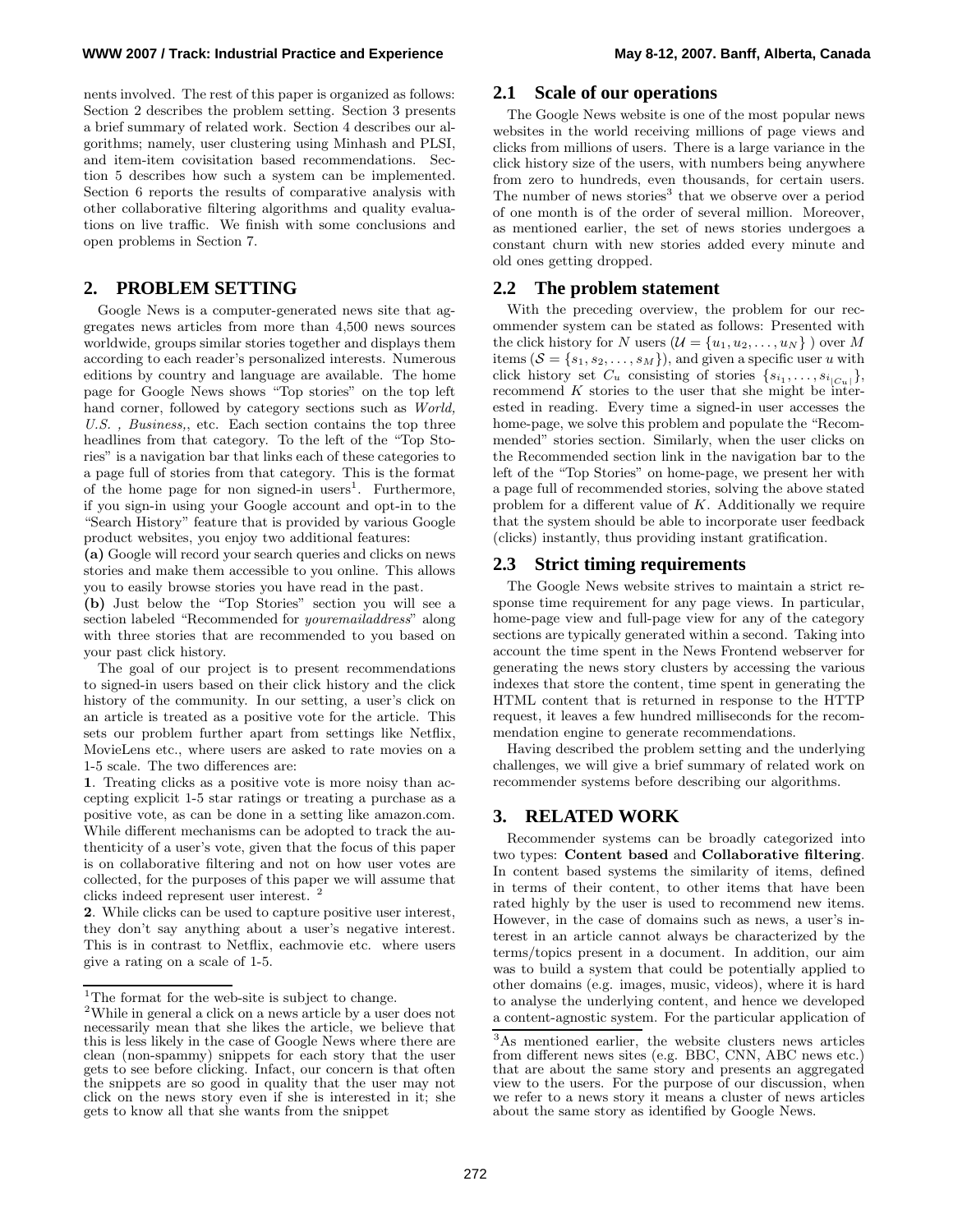Google News recommendations, arguably content based recommendations may do equally well and we plan to explore that in the future. Collaborative filtering systems use the item ratings by users to come up with recommendations, and are typically content agnostic. In the context of Google News, item ratings are binary; a click on a story corresponds to a 1 rating, while a non-click corresponds to a 0 rating. Collaborative filtering systems can be further categorized into types: memory-based, and model-based. Below, we give a brief overview of the relevant work in both these types while encouraging the reader to study the survey article [1]

## **3.1 Memory-based algorithms**

Memory-based algorithms make ratings predictions for users based on their *past* ratings. Typically, the prediction is calculated as a weighted average of the ratings given by other users where the weight is proportional to the "similarity" between users. Common "similarity" measures include the Pearson correlation coefficient ([19]) and the cosine similarity ([3]) between ratings vectors. The pairwise similarity matrix  $w(u_i, u_j)$  between users is typically computed offline. During runtime, recommendations are made for the given user u*<sup>a</sup>* using the following formula:

$$
r_{u_a, s_k} = \sum_{i \neq a} I_{(u_i, s_k)} w(u_a, u_i)
$$
 (1)

Note that this formula applies to our setting where the ratings are binary. The indicator variable  $I_{(u_i, s_k)}$  is 1 if the user u*<sup>i</sup>* clicked on the story s*<sup>k</sup>* and 0 otherwise. The predicted rating  $r_{u_a,s_k}$  can be binarized using an appropriate threshold.

Memory-based methods have grown in popularity because of their simplicity and the relatively straightforward training phase. However, as noted in [23], one of the biggest challenges is to make memory-based algorithms more scalable. In fact [23] focusses on instance selection to reduce the training set size, as means to achieve this scalability. However, their techniques are not applicable in our scenario due to the large item churn. For instance, one of their methods (TURF1) tries to compute for each item, a subset of training users that are sufficient to predict any given users rating on this item. Clearly this wont't work for Google News since an old news item, for which this computation can be offline, is typically too stale to recommend anyway.

A variation of the memory-based methods [21], tries to compute the similarity weight matrix between all pairs of items instead of users. The similarity is computed based on the ratings the items receive from users and measures such as Pearson correlation or vector similarity are used. During the testing phase, recommendations are made to users for items that are similar to those they have rated highly.

#### **3.2 Model-based algorithms**

In contrast to the memory-based algorithms, model-based algorithms try to model the users based on their past ratings and use these models to predict the ratings on *unseen* items. One of the earliest examples of this approach, include [3] which proposes two alternative probabilistic models: cluster models and Bayesian models. The shortcoming of this paper was that it only categorized each user into a single class while intuitively a user may have different tastes corresponding to different topics. Similar to our approach, most of the recent work in model-based algorithms captures multiple interests of users by classifying them into multiple clusters or classes. Model-based approaches include: latent semantic indexing (LSI) [20], Bayesian clustering [3], probabilistic latent semantic indexing (PLSI) [14], multiple multiplicative Factor Model [17], Markov Decision process [22] and Latent Dirichlet Allocation [2]. Most of the model-based algorithms are computationally expensive and our focus has been on developing a new, highly scalable, cluster model and redesigning the PLSI algorithm [14] as a MapReduce [12] computation to make it highly scalable.

## **4. ALGORITHMS**

We use a mix of memory based and model based algorithms to generate recommendations. As part of modelbased approach, we make use of two clustering techniques - PLSI and MinHash and as part of memory based methods, we make use of item covisitation. Each of these algorithms assigns a numeric score to a story (such that better recommendations get higher score). Given a set of candidate stories, the score  $(r_{u_a,s_k})$  given by clustering approaches is proportional to

$$
r_{u_a,s_k} \propto \sum_{c_i: u_a \in c_i} w(u_a,c_i) \sum_{u_j: u_j \in c_i} I_{(u_j,s_k)}
$$

where  $w(u_a, c_i)$  is proportional to the fractional membership of the user  $u_a$  to cluster  $c_i$ . The covisitation algorithm assigns a score to each candidate story which is proportional to the number of times the story was covisited with the other stories in the user's click-history.

The scores given by each of these algorithms are combined as  $\sum_a w_a r_s^a$  (where  $w_a$  is the weight given to algorithm a and  $r_s^a$  is the score given by algorithm a to story s) to obtain a ranked list of stories. Top K stories are chosen from this list as recommendations for the user. The weights used in combining the individual algorithm scores  $(w_a)$  are learned by exploring a pre-selected discrete parameter space (possible combinations of weights) and for each point in the parameter space running a live experiment (see section 6.5) to see which one performs the best. In future we plan to explore using SVM [7] (with linear kernel) to learn these weights. Next we describe each of these algorithms in detail.

#### **4.1 MinHash**

MinHashing is a probabilistic clustering method that assigns a pair of users to the same cluster with probability proportional to the overlap between the set of items that these users have voted for (clicked-on). Each user  $u \in \mathcal{U}$  is represented by a set of items (news stories) that she has clicked on, i.e her click history  $C_u$ . The similarity between two users  $u_i, u_j$  is defined as the overlap between their item sets given by the formula  $\mathcal{S}(u_i, u_j) = \frac{|C_{u_i} \cap C_{u_j}|}{|C_{u_i} \cup C_{u_j}|}$ . This similarity measure, also known as the Jaccard coefficient, takes values between 0 and 1 and it is well known that the corresponding distance function  $\mathcal{D}(u_i, u_j) = 1 - \mathcal{S}(u_i, u_j)$  is a metric [6]. As a thought experiment, given a user  $u_i$ , conceptually we would like to compute the similarity of this user,  $\mathcal{S}(u_i, u_j)$ , to all other users  $u_i$ , and recommend to user  $u_i$  stories voted by  $u_i$  with weight equal to  $\mathcal{S}(u_i, u_i)$ . However, doing this in real-time is clearly not scalable; one could imagine simple pruning techniques such as using a hash table to find out users who have at least one vote in common, but even doing so is not going to reduce the number of candidates to a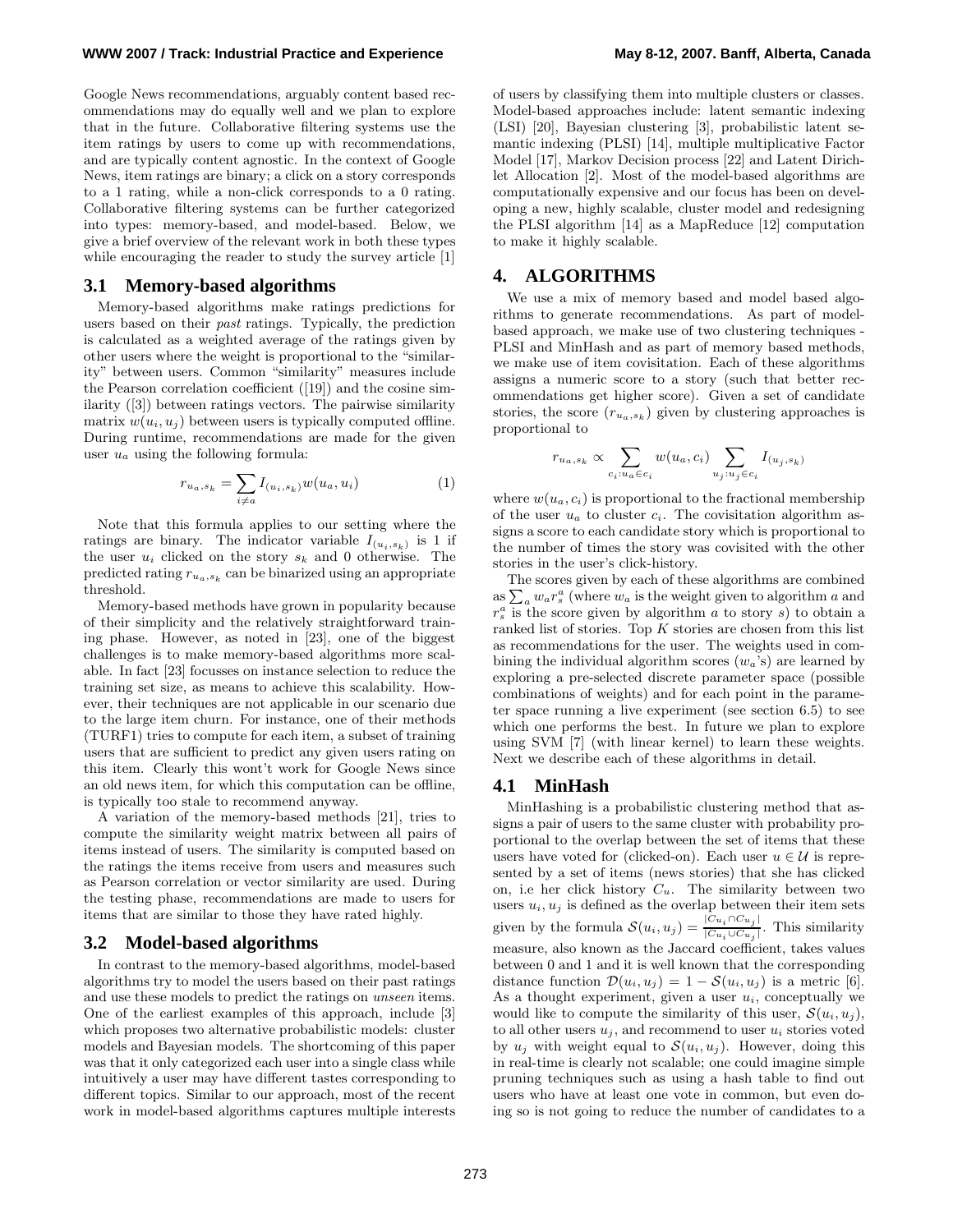manageable number due to the presence of popular stories. Offline computation is also infeasible for such a large number of user pairs. Not suprisingly, what comes to our rescue is a provably sublinear time near-neighbor search technique called Locality Sensitive Hashing (LSH) [16].

#### *4.1.1 LSH*

The LSH technique was introduced by Indyk and Motwani [16] to efficiently solve the near-neighbor search problem and since then has found applications in many fields [13, 9, 5]. The key idea is to hash the data points using several hash functions so as to ensure that, for each function, the probability of collision is much higher for objects which are close to each other than for those which are far apart. Then, one can determine near neighbors by hashing the query point and retrieving elements stored in buckets containing that point. LSH schemes are known to exist for the following distance or similarity measures: Hamming norm [13],  $L_p$  norms [13, 11], Jaccard coefficient [4, 8], cosine distance and the earth movers distance (EMD) [6]. Our similarity measure, the Jaccard coefficient, thankfully admits a LSH scheme called Min-Hashing (short for Minwise Independent Permutation Hashing) that was first introduced by Cohen [8] to estimate the size of transitive closure and reachability sets (see also Broder [4]).

The basic idea in the Min-Hashing scheme is to randomly permute the set of items  $(S)$  and for each user  $u_i$  compute its hash value  $h(u_i)$  as the index of the *first* item under the permutation that belongs to the user's item set  $C_{u_i}$ . It is easy to show  $([8, 4, 9])$  that for a random permutation, chosen uniformly over the set of all permutations over  $S$ , the probability that two users will have the same hash function is exactly equal to their similarity or Jaccard coefficient. Thus, we can think of min-hashing as a probabilistic clustering algorithm, where each hash bucket corresponds to a cluster, that puts two users together in the same cluster with probability equal to their item-set overlap similarity  $S(u_i, u_j)$ . Similar to  $[16]$ , we can always concatenate p hash-keys for users, where  $p \geq 1$ , so the probability that any two users  $u_i, u_j$  will agree on the concatenated hash-key is equal to  $\mathcal{S}(u_i, u_j)^p$ . In other words, by concatenating the hash-keys we make the underlying clusters more refined so that there are more of these clusters and the average similarity of the users within a cluster is greater. From the perspective of finding near neighbors for a given user, these refined clusters have high precision but low recall. We can improve the recall by repeating this step in parallel multiple times, i.e. we will hash each user to  $q$  clusters where each cluster is defined by the concatenation of p MinHash keys. Typical values for p and q that we have tried lie in the ranges  $2 - 4$ and  $10 - 20$  respectively.

Clearly, generating random permutations over millions of items and storing them to compute MinHash values is not feasible. Instead, what we do is generate a set of independent, random seed values, one for each MinHash function (as per the discussion above,  $p \times q$ , and map each news-story to a hash-value computed using the Id of the news story and the seed value. The hash-value thus computed serves as a proxy for the index in the random permutation. By choosing the range of the hash-value to be  $0 \ldots 2^{64} - 1$  (unsigned 64 bit integer) we ensure that we do not encounter the "birthday paradox" [18] as long as the item set is less than  $2^{32}$ in size, thereby having a small chance of collision. The (approximate) MinHash values thus computed have properties similar to the ideal MinHash values [15]. Next, we describe how we can compute the MinHash values in a scalable manner, over millions of users and items, using the Mapreduce computation framework.

## *4.1.2 MinHash clustering using MapReduce*

MapReduce [12] is a very simple model of computation over large clusters of machines that can handle processing of large amounts of data in relatively short periods of time and scales well with the number of machines. Tens or hundreds of Terabytes of data can be processed with thousands of machines within hours. The computation works in the following three phases:

**Map inputs to key-value pairs:** In the Map phase, we read the input records independently, in parallel, on different machines and map each input to a set of zero or more keyvalue pairs. In our case, each input record (one for every user  $u_i$ ) is a user's click history  $C_{u_i}$ . We iterate over the user's click history and compute  $p \times q$  MinHash values for this user. Computing a single MinHash value is very easy: we hash each item in the history using the item's Id and the random seed corresponding to the hash function  $4$  and maintain the minimum over these hash values. Finally, we bunch the MinHash values in  $q$  groups of  $p$  MinHash values each. For each group, we concatenate the MinHash values to obtain the cluster-id corresponding to this group. The keyvalue pair that is output (one for each cluster that the user belongs to) is the cluster-id (key) and the user-id (value).

**Partition and Shuffle the key-value pairs:** In this phase, the key-value pairs output at the end of the Map phase are split into partitions (shards), typically based on the hash value of the keys. Each shard is sorted on the keys so that all the key-value pairs for the same key (in our case the cluster-id) appear together.

**Reduce key-value pairs:** In the reduce phase, we obtain for each cluster-id the list of user-ids that belong to this cluster (membership list) and prune away clusters with low membership.In a separate process, we also invert the cluster membership and maintain for each user the list of clusters that she belongs to, along with her click history. The user information (cluster-ids and click history) is stored in a Bigtable [10] keyed by the user-id. (See description of User Table **UT** in section 5.2 for more details).

## **4.2 PLSI**

PLSI was introduced in [14], where Hofmann developed probabilistic latent semantic models for performing collaborative filtering. It models users  $(u \in \mathcal{U})$  and items  $(s \in \mathcal{S})$ as random variables, taking values from the space of all possible users and items respectively. The relationship between users and items is learned by modeling the joint distribution of users and items as a mixture distribution. A hidden variable Z (taking values from  $z \in \mathcal{Z}$ , and  $\|\mathcal{Z}\| = L$ ) is introduced to capture this relationship, which can be thought of as representing user communities (like-minded users) and item communities (genres). Formally, the model can be written in the form of a mixture model given by the equation:

$$
p(s|u; \theta) = \sum_{z=1}^{L} p(z|u)p(s|z).
$$
 (2)

<sup>4</sup>Each mapper machine has an identical copy of the random seed values.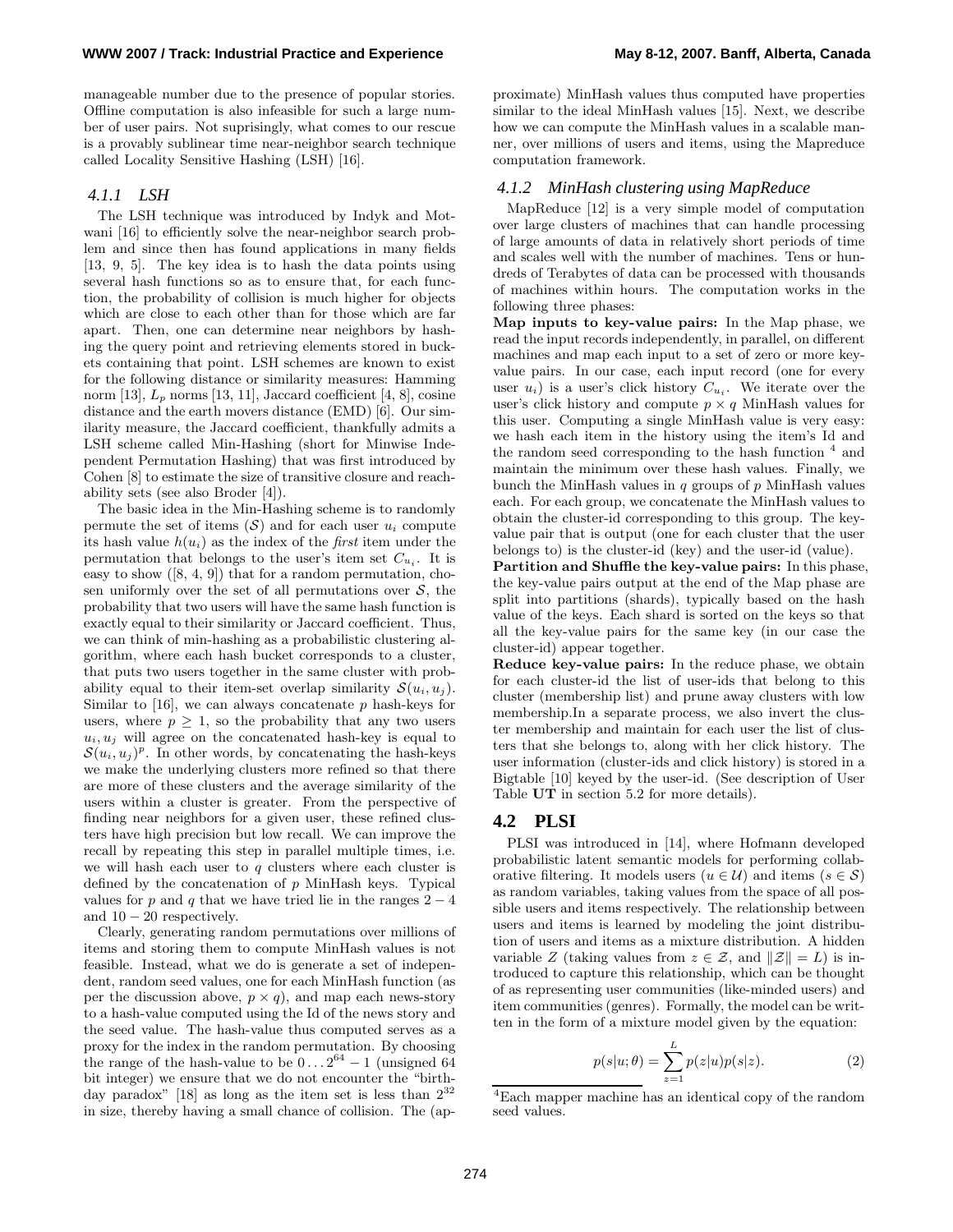The model is completely specified by parameters  $\theta$  representing conditional probability distributions (CPDs)  $p(z|u)$ and  $p(s|z)$ . The key contribution of the model is the introduction of the latent variable Z, which makes users and items conditionally independent. The model can also be thought of as a generative model in which state z of the latent variable  $Z$  is chosen for an arbitrary user  $u$  based on the CPD  $p(z|u)$ . Next, an item s is sampled based on the chosen z from the CPD  $p(s|z)$ .

#### *4.2.1 Mapreducing EM Algorithm*

Learning the co-occurrence model from training data of size T involves estimating the CPDs  $p(z|u)$  and  $p(s|z)$  such that the product of conditional likelihood over all data points is maximized, equivalently minimizing the empirical logarithmic loss given by the following equation:

$$
\mathcal{L}(\theta) = -\frac{1}{T} \sum_{t=1}^{T} \log(p(s_t|u_t; \theta))
$$

Expectation Maximization (EM) is used to learn the maximum likelihood parameters of this model. The details of the actual EM algorithm and its derivation can be found in [14]. The algorithm is an iterative one with each iteration consisting of two steps: The E-Step involves the computation of Q variables (i.e. the a-posteriori latent class probabilities) given by the following equation:

$$
q^*(z; u, s; \hat{\theta}) := p(z|u, s; \hat{\theta}) = \frac{\hat{p}(s|z)\hat{p}(z|u)}{\sum_{z \in \mathcal{Z}} \hat{p}(s|z)\hat{p}(z|u)}
$$

and the M-step uses the above computed Q function to compute the following distributions:

$$
p(s|z) = \frac{\sum_{u} q^*(z; u, s; \hat{\theta})}{\sum_{s} \sum_{u} q^*(z; u, s; \hat{\theta})},
$$
(3)

$$
p(z|u) = \frac{\sum_{s} q^{*}(z; u, s; \hat{\theta})}{\sum_{z} \sum_{s} q^{*}(z; u, s; \hat{\theta})}.
$$
 (4)

Note, in the equations above,  $\hat{p}$  values stand for the parameter estimates from the previous iteration of the EM algorithm<sup>5</sup>. Executing the EM algorithm on a single machine becomes infeasible when dealing with our large scale: To get an idea on the space requirements of loading the model into main memory, let  $M = N = 10$  million and  $L = 1000$ . In this case, the memory requirement for the CPDs is  $(M+N) \times L \times 4 \sim 80GB$  (with 4 bytes to represent a double value). Next, we demonstrate how the EM algorithm for computing PLSI parameters can be parallelized, using the Mapreduce [12] framework, to make it scalable. The insight into using mapreduce for the EM algorithm comes from rewriting the equations as

$$
q^*(z; u, s; \hat{\theta}) = p(z|u, s; \hat{\theta}) = \frac{\frac{N(z, s)}{N(z)} \hat{p}(z|u)}{\sum_{z \in \mathcal{Z}} \frac{N(z, s)}{N(z)} \hat{p}(z|u)}, \text{where}
$$

$$
N(z, s) = \sum_u q^*(z; u, s; \hat{\theta})
$$



**Figure 1: Sharding of users and items for mapreducing EM algorithm**

$$
N(z) = \sum_{s} \sum_{u} q^{*}(z; u, s; \hat{\theta})
$$

$$
\hat{p}(z|u) = \frac{\sum_{s} q^{*}(z; u, s; \hat{\theta})}{\sum_{z} \sum_{s} q^{*}(z; u, s; \hat{\theta})}
$$

Given a user-story pair  $(u, s)$  the sufficient statistics from the previous iteration that are needed to compute  $q^*(z; u, s; \hat{\theta})$ include:  $\hat{p}(z|u)$ ,  $N(z, s)$  and  $N(z)$ . Lets assume that these statistics are available for every user  $u$  and story  $s$  at the begining of a new EM iteration. The important observation is that given the sufficient statistics, the computation of the  $q^*(z; u, s; \hat{\theta})$  can be done independently and parallely for every  $(u, s)$  pair observed in the click logs. We will describe how a single iteration (next iteration) can be executed as a Mapreduce computation. Consider a grid of size  $R \times K$  of mapper computers (Figure 1). Users and items are sharded into  $R, K$  groups respectively (as a function of their Ids) and click data corresponding to the  $(u, s)$  pair is sent to the appropriate  $(i, j)$ th machine from the grid where  $i$  is the shard that u belongs to and j is the shard that s belongs<sup>6</sup>. Note that the  $(i, j)$ th machine only needs to load CPDs and sufficient statistics corresponding to the users in ith shard and items in jth shard respectively. This drastically reduces the memory requirement for each machine since it has to load  $1/Rth$  of the user CPDs and  $1/Kth$  of the item CPDs. Having computed  $q^*(z; u, s; \hat{\theta})$ , we output three (key, value) pairs in the Mapper:  $(u, q^*), (s, q^*)$ , and  $(z, q^*).$ 

The reducer shard that receives the key-value pairs corresponding to the item s computes  $N(z, s)$  (for all z values) for the next iteration. The reducer shard that receives the key-value pairs corresponding to the user u computes  $p(z|u)$ .  $N(z)$  is computed by the reduce shard that receives the keyvalue pairs corresponding to  $z^7$ . Note that the computation in all the reduce shards is a simple addition.

 ${}^{5}$ For the first iteration, we set  $\hat{p}$  to appropriately normalized random values that form a probability distribution.

<sup>6</sup>The click data does not change between iterations and needs to be sharded only once at the start

<sup>&</sup>lt;sup>7</sup>The reduce shards corresponding to the  $z$  values receive a lot of data (one entry for each click pair  $(u, s)$  and if aggregating this data in a single reducer becomes a bottle neck we can perform some preprocessing in the shuffle stage of the Mapreduce.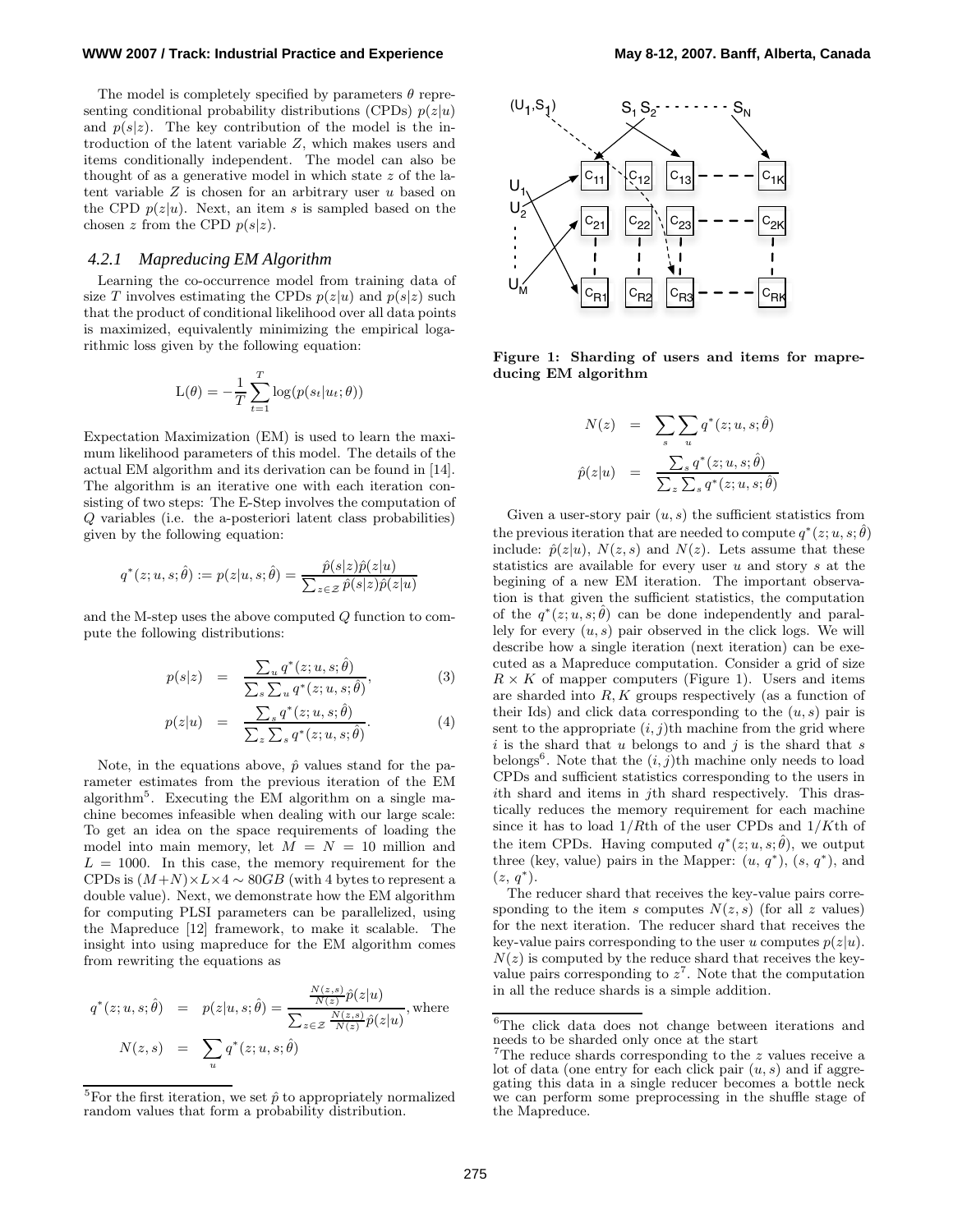#### *4.2.2 Using PLSI with Dynamic Datasets*

While the past research ([14]) shows that PLSI fairs well in comparison to other algorithms, it suffers from the fundamental issue that every time new users/items are added, the whole model needs to be retrained. By parallelizing the model, we can learn the probability distributions quickly. However, the model still suffers from the fact that it is not real time. Some heurisitcs (approximations) have been provided in the literature which allow one to update the model in the case of few additions of items and users. While the number of new users that are added daily is a small fraction, the set of stories has a big overhaul each day rendering such update heuristics ineffective. To get around this, we use an approxiate version of PLSI that makes use of  $P(z|u)$ values learned from the above model. Z values are treated as clusters and the distribution as giving the fractional cluster memberships. We keep track of the activity observed from each cluster for every story. When a user clicks on a story, we update the counts associated with that story for all the clusters to which the user belongs (weighted count is updated based on the membership confidence). This weight matrix is normalized to give the distribution  $P(s|z)$ . Note,  $P(s|z)$  thus computed can be updated in real time. However, this model still suffers from the fact that the new users cannot be added. While there are a few heuristics which can be employed to do this, we defer that to future work. For new users, we rely on the story-story covisitation algorithm, that is described next, to generate useful recommendations based on their limited history.

#### **4.3 Using user clustering for recommendations**

Once the users are clustered, we maintain the following statistics for each cluster at serving time: the number of clicks, decayed by time, that were received on different stories by members of this cluster. In case of PLSI, the count of clicks is further weighted by the fractional cluster membership  $P(z|u)$ . Note that since these clusters are refined, the number of users that belong to each is limited and hence the number of unique stories that are clicked by the cluster's members is typically small (few thousand at the most). When evaluating a candidate news story s for possible recommendation to a user  $u$ , we compute an unnormalized story score based on clustering as follows: fetch the clusters that this user belongs to, for each cluster lookup how many times (discounted by age) did members of this cluster click on the story s (normalized by the total number of clicks made by members of this cluster), finally add these numbers to compute the recommendation score. The recommendation scores thus obtained are normalized (by simple scaling) so that they all lie between 0 and 1. We compute these normalized scores based on MinHash and PLSI clustering separately.

## **4.4 Covisitation**

Our item based technique for generating recommendations makes use of covisitation instances, where covisitation is defined as an event in which two stories are clicked by the same user within a certain time interval (typically set to a few hours). Imagine a graph whose nodes represent items (news stories) and weighted edges represent the time discounted number of covisitation instances. The edges could be directional to capture the fact that one story was clicked after the other, or not if we do not care about the order.

We maintain this graph as an adjacency list in a Bigtable  $([10])$  that is keyed by the item-id (see description of Story Table **ST** in section 5.2). Whenever we receive a click from user  $u_i$  on item  $s_k$ , we retrieve the user's recent click history  $C_{u_i}$  and iterate over the items in it. For all such items  $s_j \in C_{u_j}$ , we modify the adjacency lists for both  $s_j$  and  $s_k$  to add an entry corresponding to the current click. If an entry for this pair already exists, we update the age discounted count. Given an item s, its near neighbors are effectively the set of items that have been covisited with it, weighted by the age discounted count of how often they were covisited. This captures the following simple intuition: "Users who viewed this item also viewed the following items".

For a user  $u_i$ , we generate the covisitation based recommendation score for a candidate item s as follows: We fetch the user's recent click history  $C_{u_i}$ , limited to past few hours or days<sup>8</sup>. For every item  $s_i$  in the user's click history, we lookup the entry for the pair  $s_i$ , s in the adjacency list for s*<sup>i</sup>* stored in the Bigtable. To the recommendation score we add the value stored in this entry normalized by the sum of all entries for  $s_i$ . Finally, all the covisitation scores are normalized to a value between 0 and 1 by linear scaling.

#### **4.5 Candidate generation**

So far we have assumed that when asked to generate recommendations we will also be provided with a set of candidate items. These candidates can be generated in two ways: The News Frontend (NFE) may generate a list of candidates based on factors such as the news edition, language preferences of the user, story freshness, customized sections selected by the user etc. The exact scoring method used to generate the candidate set is independent of our recommender system. Alternately, candidates for a given user can be generated as follows: consider the union of all stories that have been clicked by the members of the clusters that this user belongs to and the set of stories that have been covisited with the set of stories in the user's click history. As per our algorithm, only stories from this set will get non-zero score, and therefore this set is a sufficient candidate set.

# **5. SYSTEM SETUP**

Putting together the above algorithms into a real time recommendation system requires the following three main components: An offline component that is responsible for periodically clustering users based on their click history; a set of online servers responsible for performing two main types of tasks: (a) Updating user and story statistics each time a user clicks on a news story, and (b) Generating news story recommendations for a given user when requested; and two types of data tables: a user table **UT** indexed by user-id that stores user click history and clustering information, and a story table **ST** indexed by story-id that stores real time click counts for every story-story and story-cluster pair. We describe each of these components in more detail below:

## **5.1 Offline processing**

Log analysis is performed periodically as MapReduces over user click-history stored in the user table UT. During this

<sup>8</sup>We consider covisitation based recommendations as those that are a function of user's short term behavior (click history in the last few hours) while user-based recommendations (MinHash and PLSI) as those that are a function of user's long term behavior.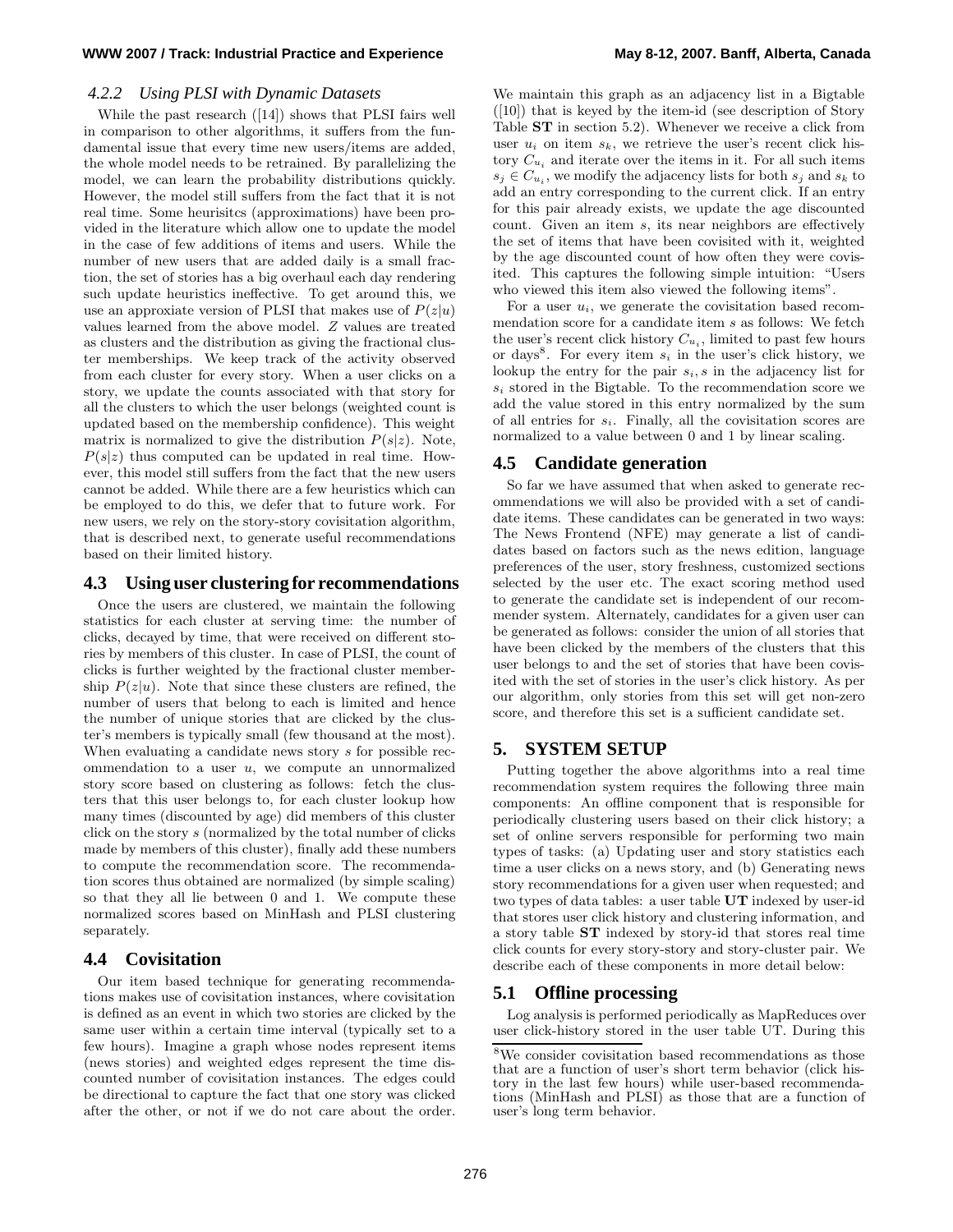

**Figure 2: System Components**

step we look at the clicks made by users over a time window consisting typically of a few months and cluster the users using the MinHash and PLSI clustering algorithms described in sections 4.1 and 4.2. The user clusters thus computed are then written to the UT as part of the *user information* that will be used for generating recommendations.

## **5.2 Data tables**

The user table **UT** and story table **ST** are conceptually two dimensional tables that are used for storing various kinds of statistics on a per user and per story basis. The rows of the user table are indexed by user-id, and for each user-id, two kinds of information are stored in the table:

**(a) Cluster information:** A list of MinHash and PLSI cluster-ids that the user belongs to, and

**(b) Click history:** The list of news story-id's that the user has clicked on.

These two sets of items collectively represent all the userspecific information used to generate recommendations.

The rows of the story table are indexed by story-id, and for each row corresponding to a story  $S$ , there are two main types of statistics that are maintained in different columns: **(a) Cluster statistics:** How many times (weighted by the user's fractional membership  $p(z|u)$  in case of PLSI) was story S clicked on by users from each cluster C. Here C may either be a MinHash or a PLSI cluster.

**(b) Covisitation statistics:** How many times was story S co-visited with each story  $S'$ . Conceptually, the covisitation statistics represent the adjacency list for the covisitation graph described in section 4.4.

For each of the above two types of statistics, we also need to maintain some *normalization* statistics: For every cluster C we need to maintain the total number of clicks made by users belonging to that cluster, and for every story S we need to maintain the total number of story covisitation pairs where this story was one of the covisited pair.

In order to emphasize more recent news story interests expressed by users, and to discount the fact that older stories are likely to have higher click counts simply because of their age, the various counts described above are not maintained as simple counts. Rather, we maintain time decayed counts which give more weight to user clicks from the recent past.

For making the recommendation system an online one, the data tables UT and ST need to provide a mechanism for fast real time update and retrieval (of the order of a few milliseconds) of the statistics corresponding to either a row (e.g. user-id lookup in UT), or a (row , column) pair (e.g. story-id, cluster-id lookup in ST). A suitable candidate for storing these two data tables is the Bigtable infrastructure (c.f. [10]) which is a distributed persistent storage system for structured data that is designed to scale to a very large amount of data across thousands of commodity servers.

#### **5.3 Real time servers**

We require online servers to perform two main types of functions: Updating the various statistics and information stored in the data tables whenever a user clicks on a news story, and generating a ranked list of recommended news stories for a given user-id when requested by the user.

Figure 5 gives one possible implementation, where the news statistics server (**NSS**) is responsible for updating statistics in the ST when informed of a user click by the news webserver, referred to as the news front end (**NFE**). The news personalization server (**NPS**) is responsible for generating news story recommendations when requested by the NFE. The front end NFE serves as a proxy through which the personalization servers interact with a user.

## **5.4 Putting the components together**

The various components of the news recommendation system described above mainly interact with each other as part of the work-flow for handling two different kinds of requests initiated by NFE in response to user actions: A request to recommend stories (which the NFE forwards to an NPS), and a request to update click statistics when a user clicks on a news story (which the NFE forwards to an NSS). The overall steps involved in handling each of these two types of requests are outlined below:

**1. Recommend request** (solid arrows in Figure 5): When a user requests personalized news story recommendations, the NFE contacts an NPS with the user-id and a list of candidate stories to be scored (see Section 4.5 on candidate generation). On receiving this request, the NPS needs to fetch the user information (cluster-id's  $+$  recent click history) from the UT, followed by the click counts corresponding to the (MinHash and PLSI) clusters that the user belongs, and the covisitation counts for the stories in her click history. These latter statistics are fetched from ST, and locally cached by the NPS with a suitable expiry window to improve performance. Based on these statistics, as described in Section 4, NPS computes three recommendation scores (cluster-story score based on MinHash and PLSI, and story-story covisitation score) that are linearly combined to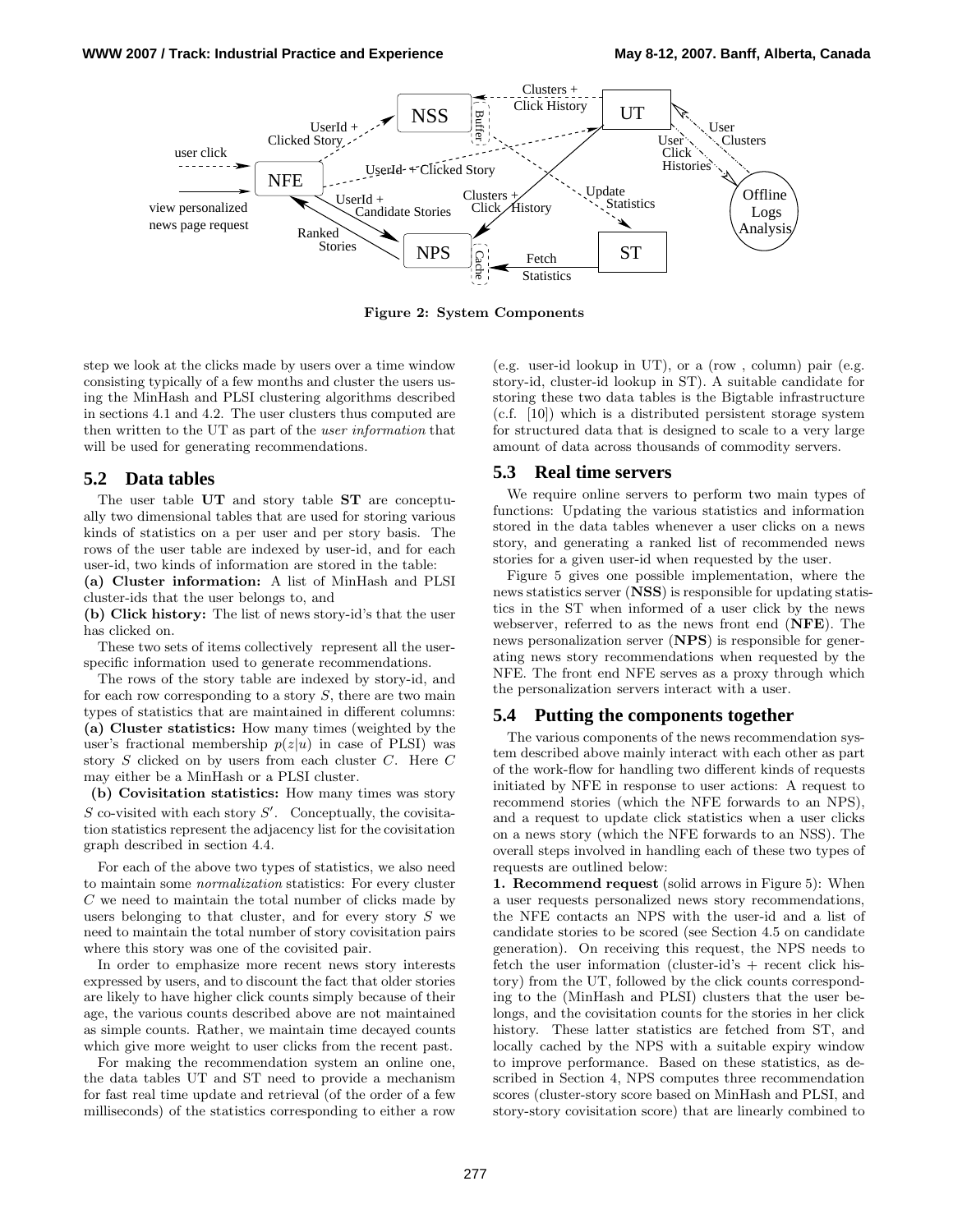obtain a final score for each of the candidates that is eventually sent back to NFE.

**2. Update statistics request** (dashed arrows in Figure 5): When a user clicks on a news story, this information is recorded in her click-history stored in UT. The NFE also contacts an NSS with a request to update any statistics that may change as result of this click. In order to update the statistics, the NSS needs to fetch the users information (cluster-ids and click-history) from UT. For every (MinHash and PLSI) cluster that the user belongs to, the corresponding click count for the cluster for this story needs to be updated, weighted by  $p(z|u)$  in case of PLSI. Additionally, we need to update the covisitation count for every story in the user's (recent) click-history with the story corresponding to the latest click. These counts, along with the appropriate normalization counts in ST are updated by the NSS. Again, for performance reasons, NSS may choose to buffer these updates and write them out to ST periodically.

One advantage of separating the two functionalities listed above into separate servers is that even if the statistics server NSS fails, although the system will not be able to update statistics for clicks during the downtime, the personalization server NPS can continue to function normally and even generate recommendations using the stale statistics present in the ST. This allows for a graceful degradation in quality of recommendations over the duration of server downtime.

Since the click recording and statistics are updated and retrieved in real time (e.g. via the Bigtable infrastructure mentioned earlier), the system described above is an *online* one, offering 'instant gratification' to users. Thus, every click made by a user affects the scores assigned to different candidate news stories for that user, and potentially changes the set of recommended stories seen by the user in real time. The online nature of the system also allows us to deal with the high item churn associated with news stories by enabling us to recommend relevant news stories to users shortly after they appear in various news sources. In order to limit the actions of "spammy" users from biasing the statistics and possibly affecting the quality of news recommendations for other users, clicks received from users with abnormally high click rates can be ignored when updating statistics as well as when clustering users based on their click history.

## **6. EVALUATION**

In this section, we present the quality evaluation for our individual algorithms and our overall recommendation scheme. In the first part of this section, we compare our individual algorithms, in particular our model-based algorithms, with each other and with the best known memory based algorithm in collaborative filtering research, using test datasets. The purpose of this evaluation is to answer the following question: How does our new algorithm (MinHash based user-clustering) compare, in terms of quality of recommendations, with PLSI and the best known memory based algorithm? It is evident that our implementations for MinHash and PLSI are scalable and that the memory based algorithms do not scale as well.

The second part presents our success metric for the live running system, namely presentation unbiased relative clickthrough rates, as compared with a simple but competitive recommendation strategy of simply recommending the most popular stories. This is an implicit evaluation of our live system by our users, measured by what they click on, and as

part of this evaluation we would like to compare the three individual algorithms (MinHash, PLSI, Covisitation) with each other and also compare our overall algorithm to a natural benchmark – the popular stories that are being clicked by users at any time.

## **6.1 Test Datasets**

We use three test datasets for our comparative study. The first dataset, **MovieLens** dataset, consists of movie rating data collected using a web-based research recommender system. The dataset, after some pruning to make sure that each user has at least a certain number of ratings, contains 943 users, 1670 movies, and about 54, 000 ratings, on a scale from 1 to 5. The second dataset consists of a subset of clicks received on the Google News website over a certain time period, from the top<sup>9</sup> 5000 users (top as sorted by the number of clicks.) There are about 40, 000 unique items that are part of this dataset and about 370, 000 clicks. We refer to this as the **NewsSmall** dataset. The third dataset, **News-Big**, as the name suggests, is similar to the second one (in fact a superset), and just contains more records: 500, 000 users, 190, 000 unique items and about 10, 000, 000 clicks. In order to have uniformity in comparisons, we binarize the first dataset as follows: if the rating for an item, by a user, is larger than the average rating by this user (average computed over her set of ratings) we assign it a binary rating of 1, 0 otherwise.

## **6.2 Evaluation methodology and metrics**

Similar to most machine learning evaluation methodologies, we randomly divide the datasets into a training set and a test set. The training set is to used to learn and predict what other items a user would click and compare the predicted set with the actual set of clicks from the test set or hold-out set. Note, this is done in an offline manner. The split is in the ratio  $80\% - 20\%$  (train to test) and done for each user. The numbers reported here are average over numerous such splits. The numbers that we report are the precision (what fraction of the recommendations were actually clicked in the hold-out or test  $set<sup>10</sup>$ ) and recall (what fraction of the clicks in the hold-out set were actually recommended) fractions over the test set.

## **6.3 Algorithms**

For the sake of clarity we briefly describe the three algorithms we compare:

**MinHash:** In the training phase, each user is clustered into 100 clusters based on her clicks. In the test phase, the  $\sum_{u_i} w(u, u_i) I_{(u_i, s)}$ , where the sum is over all other users inferred weight of a user  $u$  for an item  $s$  is computed as  $u_i$ , the function  $w(u, u_i)$  is the similarity between two users  $u, u_i$  (proportional to the number of MinHash clusters they are together in, normalized to sum to 1 over all users for the given user u), and the indicator function  $I_{(u_i,s)}$  is 1 if the user u*<sup>i</sup>* has clicked on the item s and 0 otherwise.

**Correlation:** This memory based technique computes the similarity measure between every pair of user and combines ratings from other users weighted by similarity. The in-

 $9$ We ignore the top 1000 since they have an unusually large number of clicks and are suspected to be bots as opposed to real humans

<sup>&</sup>lt;sup>10</sup>Precision is undefined when recall is zero and no items are recommended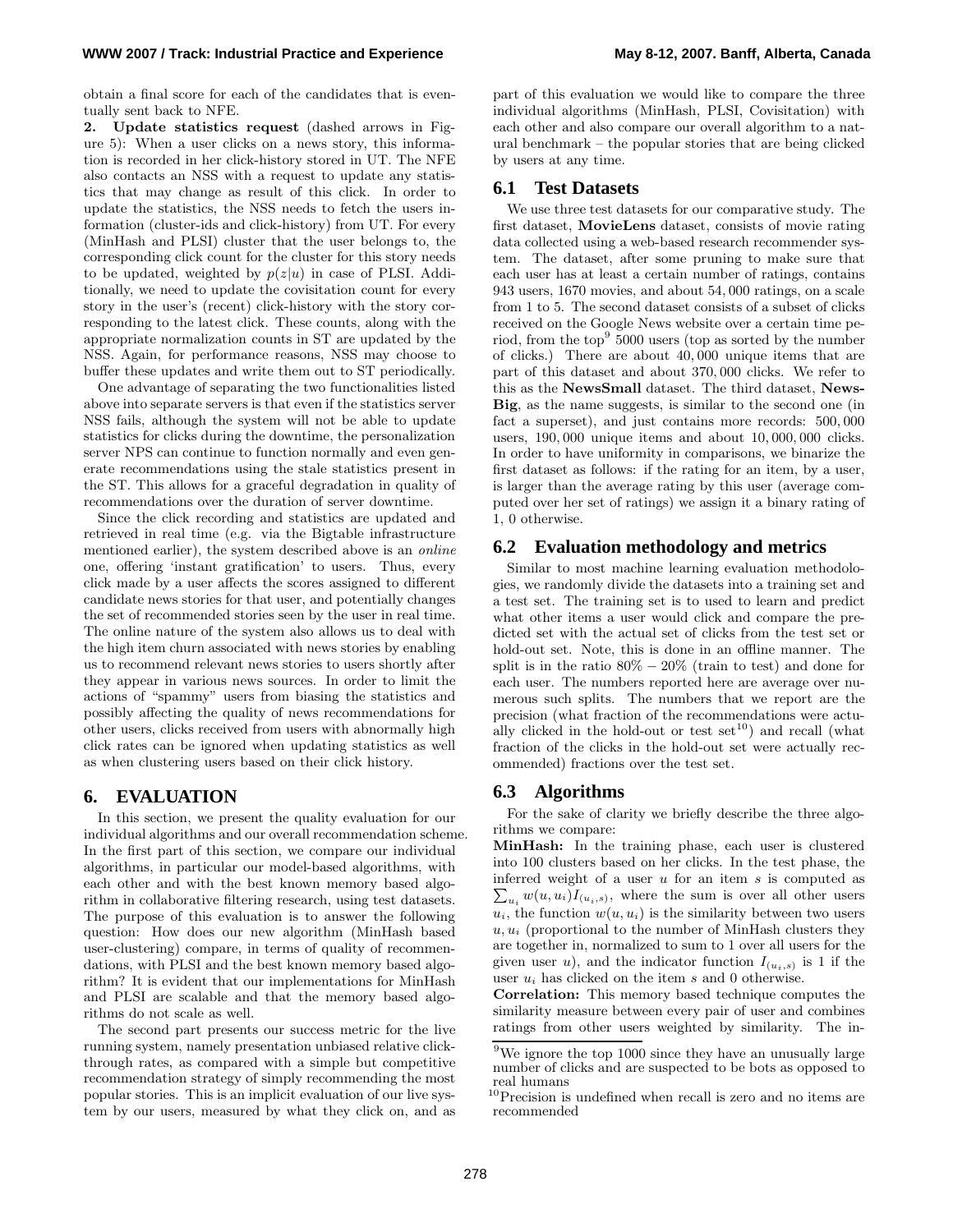

**Figure 3: (a) Precision recall curves for the MovieLens dataset. (b) Precision recall curves for the GoogleNews dataset. (c) Live traffic click ratios for different algorithms with baseline as Popular algorithm.**

 $\sum_{u_i} w(u, u_i) I_{(u_i, y)}$ , where  $w(u, u_i)$  is the vector similarity ferred weight of a user  $u$  for an item  $s$ , is computed as measure, defined as the cosine of the angle between the vectors representing the users, and the  $I_{(u_i,s)}$  is the same as that described earlier for MinHash.

**PLSI:** In the case of PLSI, the inferred rating is simply the conditional likelihood computed as  $p(s|u) = \sum_{z} p(s|z)p(z|u)$ (see Section 4.2)

In all of the algorithms described above, the inferred rating is a fraction between 0 and 1 that is binarized to 1 if it exceeds a certain threshold, 0 otherwise. The threshold is chosen from the set  $\{10^{-x}|x \in \{0.1, 0.2, ..., 4\}\}$ . Varying the threshold gives a precision vs. recall trade-off – the higher the threshold, higher the precision and the lower the recall.

## **6.4 Evaluation Results**

Figures 3 (a) and (b) show the precision-recall curves for the three datasets: MovieLens, NewsSmall and NewsBig. For the **NewsBig** dataset we were unable to run the memory based algorithm as it would not scale to these numbers; keeping the data in memory for such a large dataset was not feasible, while keeping it on disk and making random disk seeks would have taken a long time. One observes that the PLSI always does the best, followed by MinHash, followed by Correlation. This shows that our algorithms, although more scalable, do not incur a loss in quality, and on the contrary do better in terms of quality. Another trend to note is that the difference in quality reduces with growing amounts of data.

#### **6.5 Evaluation on live traffic**

The previous set of evaluations were not for a dynamic itemset, which is one of the important distinguishing factors of our application. Moreover, the individual algorithms that were compared are slightly different from those that are used in our system, modified to incorporate the churn in itemset and also to have a common framework for combining different recommendation algorithms. We would like to evaluate how the overall recommendation algorithm and its individual components fare over the live traffic and also compare them with a natural candidate algorithm: recommending popular stories. As explained in Section 4, each algorithm generates a recommendation score for the candidate items that are linearly combined with appropriate weights to get the overall recommendation score. Unless otherwise specified, the weights used for combining the three individual algorithms (MinHash, PLSI, Covisit), are 1.0 for all the algorithms. An individual algorithm, in the comparisons below, is simply the overall algorithm with weights set to 1.0 for that algorithm and zero for the rest. The simple **Popular** algorithm assigns recommendation score to candidates that is equal to their age discounted click count, i.e. recent popularity. This provides a natural but fairly high benchmark to evaluate against.

How does one compare two or more recommendation algorithms on a subset of the live traffic? This is one way in which we do it: We generate a sorted ranked list from each of these algorithms and then interlace their results(e.g. to compare two algorithms A and B, we take the first result from A, followed by first result of B, followed by second result of A, and so on, removing duplicates if required), and present the interlaced list as the final recommended list to the users. To account for the position bias (users are more likely to click higher positioned stories), we cycle through the order in which we interlace the results, i.e. which algorithm goes first. The advantage of this approach is that it removes any presentation bias or position bias. We then measure which of the algorithms gets more clicks (i.e., clicks on the stories recommended by this algorithm). The premise is that users will click on stories they like and hence the ratio of the number of clicks measures their relative quality.

The click-through numbers that we report are from running our experiments over a large user fraction of the entire Google News traffic (millions of users) over a period of 5-6 months. Figure 3 (c) shows the ratio of the clicks for three competing algorithms: Overall algorithm with higher weight for covisitation (2.0 instead of 1.0) (defn. **CVBiased**), overall algorithm with higher weight for PLSI and MinHash (2.0 instead of 1.0) (defn. **CSBiased**), and the baseline **Popular** algorithm. We observe that, on an average, **CVBiased** and **CSBiased** are better by 38% as compared with the baseline **Popular**. Occasionally, when you get a popular juicy story out of Hollywood that is irresistible to our readers (e.g. Katie Holmes and Tom Cruise affair), we see that the baseline **Popular** algorithm does better.

Figure 4 shows the results of comparing **PLSI** and Min-Hash (**MH**) with the baseline that combines the scores from